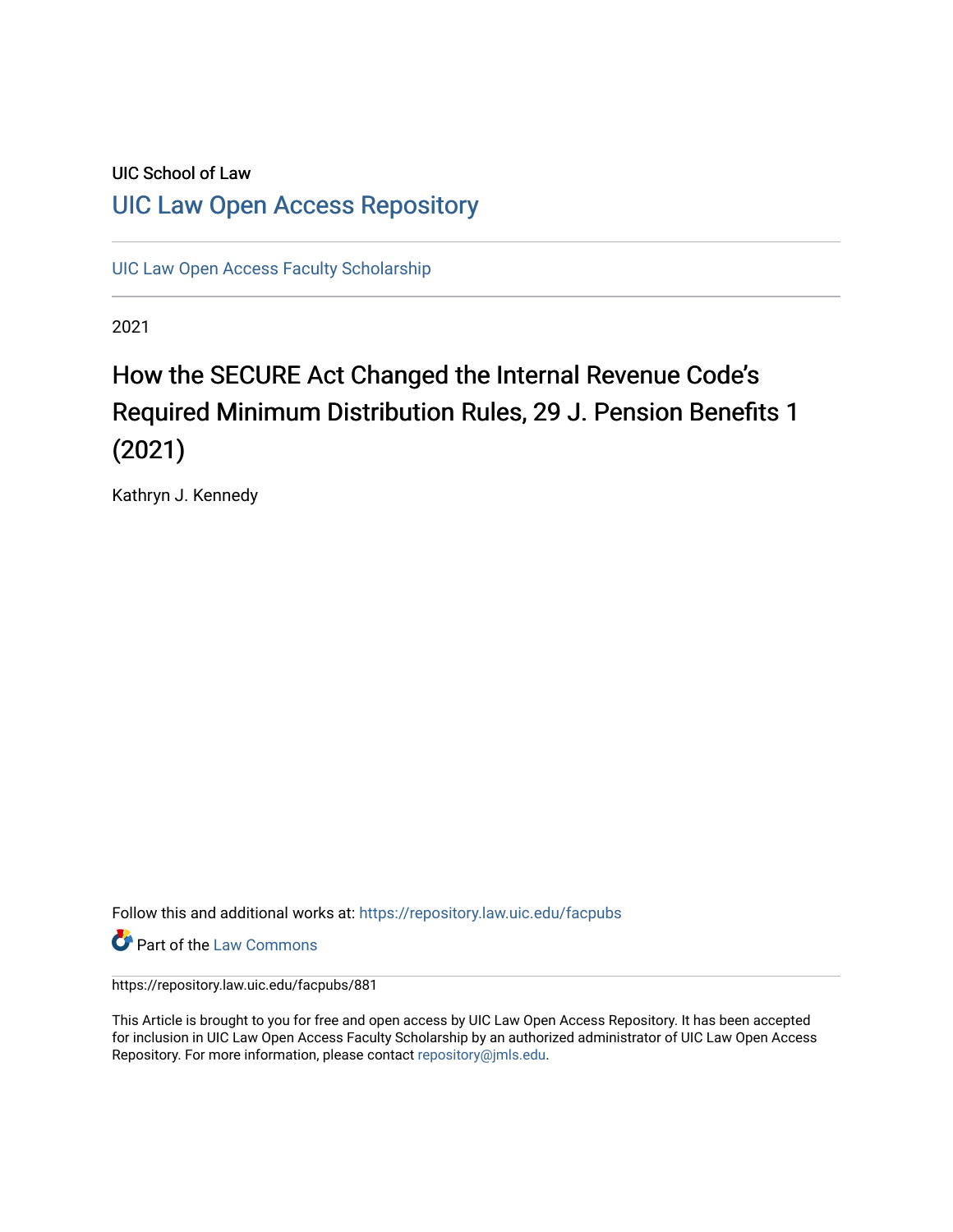

Issues in Administration, Design, Funding, and Compliance Volume 29 • Number 1 • Autumn 2021

# How the **SECURE** Act Changed **the Internal Revenue Code's Required Minimum Distribution Rules**

**By Kathryn J. Kennedy**

*The SECURE Act, enacted late in December of 2019, made a number of significant changes for qualified retirement plans. This article deals with the changes the Act made that affect the required minimum distribution rules applicable to qualified defined contribution plans.*

**Kathryn J. Kennedy** is professor of law and Director of the Center for Tax Law and Employee Benefits, at the University of Illinois Chicago School of Law. She serves as a member of the Editorial Board, *Journal of Pension Benefits.*

The Internal Revenue Code's (Code) required minimum distribution rules are designed to force out distributions to a plan participant from a qualified retirement plan, an Individual Retirement Account (IRA), a Code Section 403(b) plan, or a Code Section 457 eligible deferred compensation plan, beginning at his/her "required beginning date" (RBD), even if he/she does not need such funds. The rules also govern the distribution of funds to named beneficiaries in the event the participant dies before *or* on or after his/her RBD. The rules are set forth in Code Section 401(a)(9) applicable to qualified defined benefit and defined contribution plans, but are incorporated by reference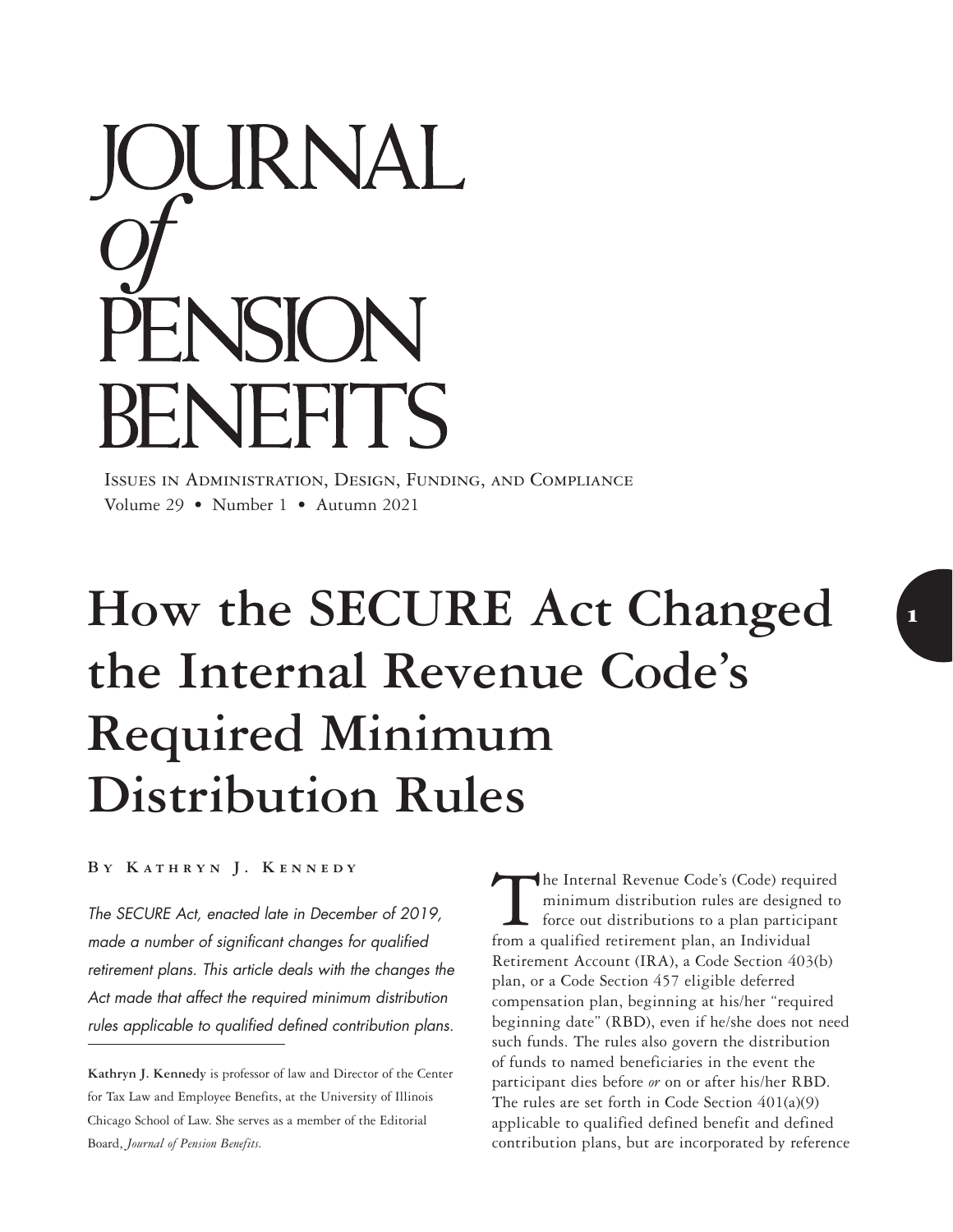to be applicable to IRAs [IRC  $\S$  408(a)(6)], Code Section 403(b) annuity plans [IRC § 403(b)(10)], and Code Section 457 eligible deferred compensation plans [IRC  $\S$  457(d)(2)]. The required minimum distribution rules also apply to Roth IRAs, but only once the Roth owner dies. [IRC  $\S$  408A(c)(4)] The rules carry with them a heavy 50 percent excise tax applicable to the difference of what was distributed from the plan and what should have been distributed; hence, they have the attention of both plan participants and plan administrators. [IRC § 4974]

This article deals only with the required minimum distribution rules applicable to qualified defined contribution plans and assumes that the plan participant (an employee) is eligible to elect a form of payment that includes installment payouts (*e.g*., the plan participant can elect to distribute 5 percent of his/her account balance in a given year, in lieu of electing a life annuity form of payment). Such a form of payment affords the most flexibility to a plan participant wishing to defer receipt of monies from his/her account balance.

The SECURE Act, enacted late in December of 2019, made a number of significant changes for qualified retirement plans. One of those changes involved alterations to the required minimum distribution rules. [Further Consolidated Appropriations Act of 2020, Pub. L. 116-94, Div. O, Setting Every Community Up for Retirement Enhancement (SECURE) Act, §§ 114, 401] Congress delayed the age at which the RBD is triggered, which delayed the commencement of the required distributions, but altered the length of payment of benefits to certain named beneficiaries. Hence, what Congress gave with one hand, it taketh away with the other hand. The purpose of this article is to review those changes and highlight areas that are in need of regulatory interpretation.

### **Terms of the Statute Pre-SECURE and Post-SECURE**

As the minimum distribution rules hinge on an employee's RBD, we will first look to Code Section 401(a)(9)(C).

The statute (prior to SECURE) defines the RBD as the April 1 following the calendar year in which the employee attains age 70½; in the case of an employee who is not a five-percent owner, RBD is defined as the April 1 following the calendar year in which the employee retires if such date is later. (Unfortunately,

the Code does not define what is meant by "retirement.") Thus, for example, an employee who is not a five-percent owner could delay retirement until he or she actually retired at age 74, and then trigger his/her RBD to be the April 1 following the calendar year in which he/she attained age 74. However, the Code and its regulations make it clear that the first year of distribution is the calendar year in which the employee attains age 70½; only payment of that first year's distribution may be delayed until the following April 1. [IRC §401(a)(9)(C)(i) and Treas. Reg. § 1.401(a)(9)-5, Q&A-1(b)] Thereafter, subsequent required minimum distributions are to be made by December 31 of the given distribution year. [Treas. Reg. § 1.401(a)(9)-5,  $Q&A-1(c).$ 

The SECURE Act simply changed the triggering age from age 70½ to age 72, effective for distributions required to be made after December 31, 2019. [SECURE Act § 114]

## **Code Section 401(a)(9)(A): Lifetime Minimum Distributions**

Code Section 401(a)(9) provides rules for distributions *during* the life of the employee participants under Code Section  $401(a)(9)(A)$  and rules for distributions *after* the death of the employee under Code Section  $401(a)(9)(B)$ . The statute requires that distributions begin as of the employee's RBD, and once an employee attains his/her RBD, distributions begin, in accordance with IRS regulations, over the life of the employee (or life expectancy) or the joint lives of the employee and a designated beneficiary (or their joint life expectancies).[IRC  $\S$  401(a)(9)(A)(i)-(ii)] References to the life of the employee or the joint lives of the employee and his/her beneficiary would assume that a life annuity or joint and survivor life annuity distribution would apply, whereas references to the life expectancy of the employee or the joint life expectancies of the employee and his/her beneficiary would assume that an installment form of distribution would apply. As most employees seeking to use the benefits of the minimum distribution rules would not select an annuity form of payment, the statute recognizes that an installment form of payment is possible.

In non-annuity situations, the Treasury Regulations outline the life expectancies to be used. [Treas. Reg. § 1.401(a)(9)-9.] The tables were recently updated to reflect increased life expectances, effective for required minimum distributions beginning on or after January 1, 2022. [85 Fed. Reg. 72,472 (Nov. 12, 2020)] Generally, for lifetime distributions, the Uniform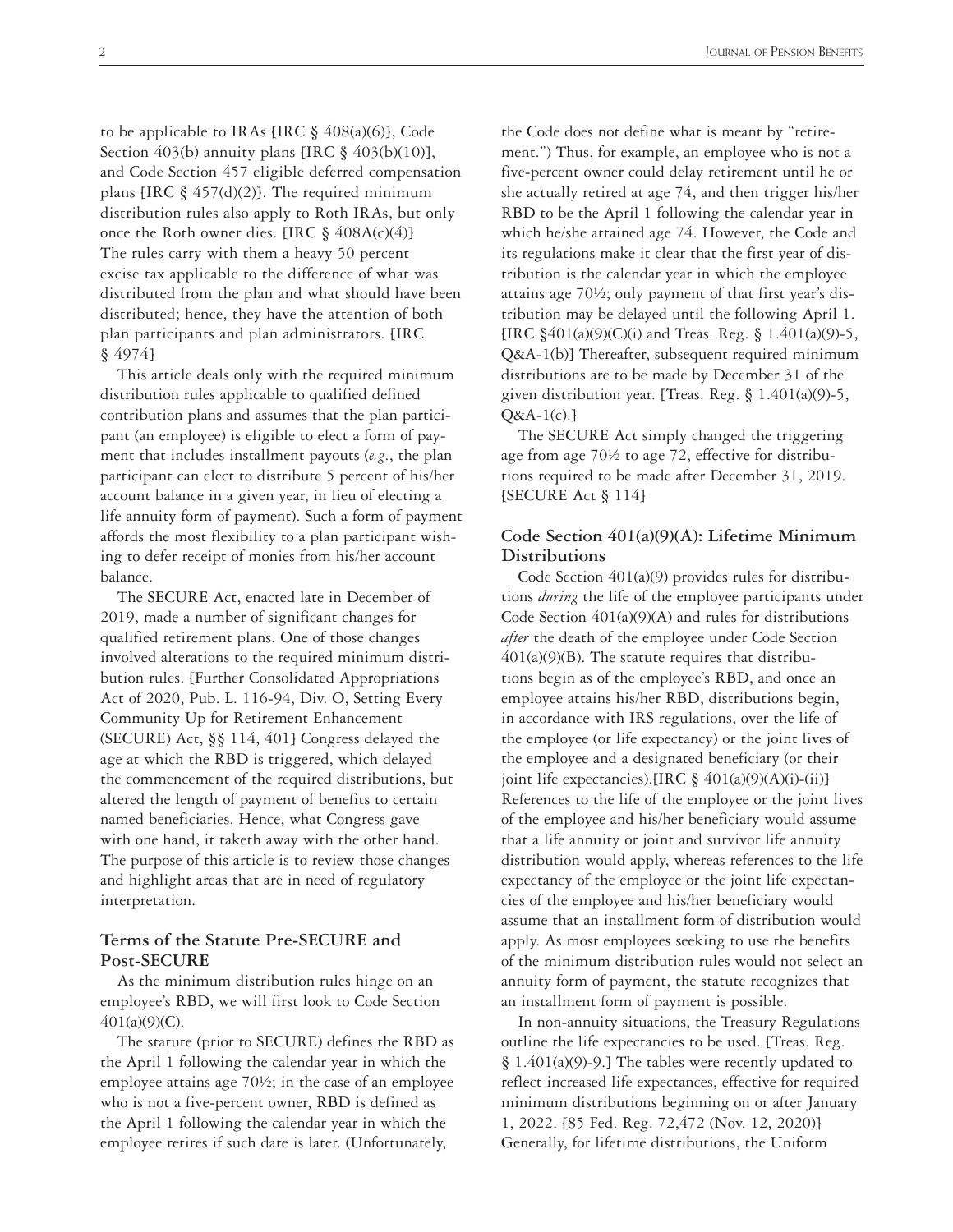Lifetime Table is used. [Treas. Reg.  $§$  1.401(a)(9)-5, Q&A-4(a)] However, if the participant's spouse is the sole beneficiary and he/she is more than 10 years younger than the participant, the Joint and Last Survival Table would be used. [Treas. Reg.  $$1.401(a)(9)-5, Q&A-4(b)]$ 

# **Code Section 401(a)(9)(B): Minimum Distributions After the Participant's Death**

The statute sets forth the minimum distribution rules applicable *after* the death of the employee.

- *Under the header "Where Distributions have begun under subparagraph (A)(ii)*:" If distributions had *already begun* to the employee (as his/her RBD was triggered), then post-death distributions must be "at least as rapidly" as under the method used by the employee.  $[IRC \S 401(a)(9)(B)(i)]$  As Code Section  $401(a)(9)(A)(ii)$  prescribes, distributions beginning on the RBD should have been according to the employee's life annuity (or his/her life expectancy) or the joint life annuity of the employee and his/her beneficiary (or their joint life expectancies). Hence, the statute assumes that post-death distributions to the employee's beneficiary will take into account the employee's remaining life expectancy at the time of death.
- *Under the header "5-year rule for other cases:*" Code Section  $401(a)(9)(B)(ii)$  provides that, if the employee dies *before* his/her RBD, the employee's interest is to be distributed within five years after the death of the employee (known as the five-year rule).
- *Under the header "Exception to 5-year rule for certain amounts payable over life of beneficiary*:" An exception to the five-year rule applies if a designated beneficiary is named. In such case, the employee's interest may be distributed over the life or life expectancy of that beneficiary, beginning in the calendar year after the employee's death, using the life expectancies from the Single Life Table (known as the life expectancy rule). [IRC  $\S$  401(a)(9)(B)(iii), Treas. Reg. §1.401(a)(9)-5, Q&A-6] By naming a much younger age beneficiary, the employee could "stretch" the distribution stream over long periods of time as the life expectancy rule used the beneficiary's life expectancy.

For example, suppose that Employee A is age 75 in the calendar year of her death, A could have named her son, age 40 (in the following calendar year), as her designated beneficiary,

thereby allowing her son to extend the distributions over his life expectancy of 43.6 years!

It was this ability to "stretch" distributions over a long period of time that Congress wanted to prevent under the SECURE Act.

Code Section 401(a)(9)(B)(iv) gives the surviving spouse a delayed commencement date until the date the employee would have attained age 70½ (age 72 under SECURE). It also provides that, if the surviving spouse dies after the employee but before distributions have begun to him/her, the spouse is treated as the employee for purposes of the five-year rule and its exceptions. [IRC  $\S$  401(a)(9)(B)(iv)]

#### **Code Section 401(a)(9)(D): Life Expectancies**

The statute provides that (except in the case of a life annuity) the life expectancy of the employee and spouse would be redetermined annually. This meant that, if the spouse began to receive distributions following the death of the employee, his/her life expectancy could be redetermined every year (known as the recalculation method). This is preferable, as one's life expectancy improves as one ages. In contrast, the regulations require beneficiaries (excluding the spouse) to use their life expectancy (determined in the calendar year following the employee's year of death), reduced by one for each year thereafter (known as the nonrecalculation method).

For example, a beneficiary age 60 in the first year of distribution uses his/her life expectancy of 25.2 under the Single Life Expectancy Table. In the next year, he/ she will use a life expectancy of 25.2, minus one, or 24.2; in the next year, 23.2; etc. After 26 years, all funds would have been distributed to the beneficiary.

In contrast, if the beneficiary was the spouse age 60 in the first year of distribution, he/she can continue to use his/her actual life expectancy each year until age 111 (when the table assumes the individual is deceased). The spouse's first year's divisor is also 25.2, but his/her subsequent divisors are redetermined under the table each year (*i.e.*, the second year distribution uses 24.4 as the divisor, the third year distribution uses 23.5 as the divisor). That prolongs the distribution for 51 years, instead of 26 years, provided the beneficiary is still alive!

## **Code Section 401(a)(9)(E): Designated Beneficiaries**

The statute provides that the term *designated beneficiary* means an *individual* designated as a beneficiary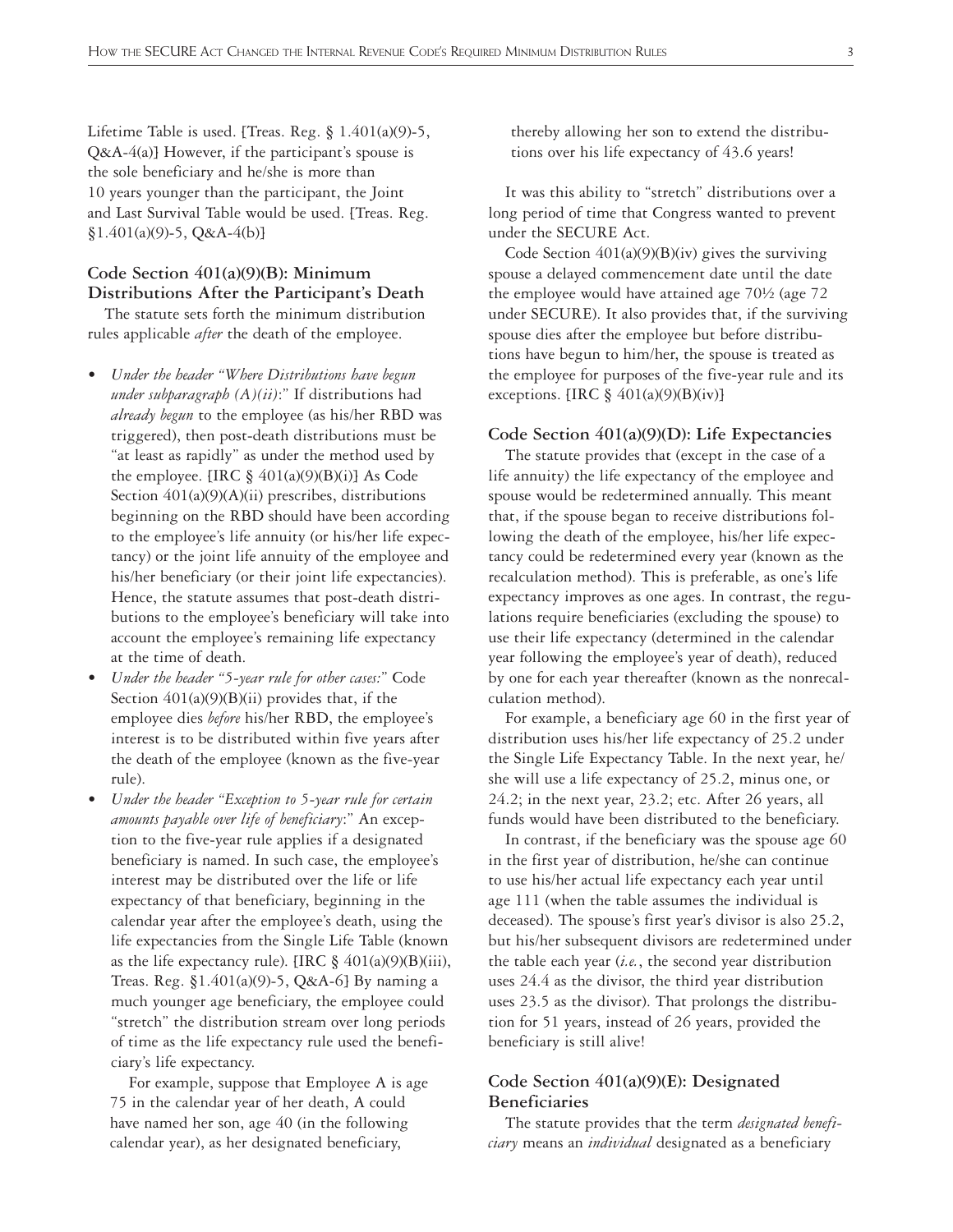by the employee. [IRC  $\S$  401(a)(9)(E)] As an entity such as one's estate, charity, or trust is not an individual, naming such entities as a beneficiary prevents the use of the life expectancy rules of the statute by the beneficiary.

# **Code Section 401(a)(9)(F): Minor Children as Beneficiary**

The statute provides that payments that are made to the employee's child until such child reaches the age of majority (or dies, if earlier), may be treated, for purposes of the distribution rules, as if such payments were made to the surviving spouse, to the extent they are payable to such spouse upon cessation of the payments to the child. This rule applies in the context of defined benefit plans and annuity contracts. While the term "majority" is not defined in the statute, the attendant regulations provide that a child may be treated as having not reached the age of majority if he/she has not completed a "specified course of education" and is under the age of 26. [*See* Treas. Reg. §1.401(a)(9)-6, Q&A-15, published in 69 Fed. Reg. 33,288 (June 15, 2004)]

The SECURE Act altered the minimum distribution rules in the context of designated beneficiaries who do not satisfy the new definition of an "eligible designated beneficiary." [SECURE Act, § 401(a)(2), amending IRC  $\S$  401(a)(9)(E)(ii)] Before discussing these changes, a description of the IRS' proposed 2001 regulations and its 2002 final regulations is necessary. The original 1987 regulations regarding minimum distributions were exceedingly complex and required certain election requirements. [Prop. Reg. § 1.401(a)(9)-1, published in 52 Fed. Reg. 28,070 (July 27, 1987), supplemented in 62 Fed. Reg. 67, 780 (Dec. 30, 1997)] In an effort to make the rules easier for both plan participants and plan administrators, the 2001 proposed regulations made a number of simplifications applicable not only during the employee's lifetime while receiving the minimum required distributions, but also for the beneficiaries, for distributions post-death of the employee. [Prop. Reg.  $\S$ § 1.401(a)(9)-0 through -8, published in 66 Fed. Reg. 3,928 (Jan. 17, 2001)] Four simplification rules were set forth in the 2001 proposed regulations:

1. Adopt a simple, uniform table that all employees can use in determining the required minimum distribution. Such table use the employee's age in the year of distribution and an assumed beneficiary deemed to be 10 years younger than the

employee. [*See* Preamble to the Proposed Regs, *id.* (Preamble)] For example, at age 71, the uniform table permitted a divisor of 26.5 to be used (which was the employee's age 71 and his/her presumed beneficiary age 61);

- 2. Permit the required minimum distribution during the employee's lifetime to be recalculated under the uniform table and to be determined without regard to the actual beneficiary's age (unless the spouse was the named beneficiary and more than 10 years younger than the employee). [*Id.*] Thus, the named beneficiary was the spouse age 50, with an employee age 71 in the year of distribution, the actual joint life expectancy of 35.0 years could be used, in lieu of 26.5;
- 3. Permit the beneficiary to be determined as late as the end of the calendar year following the employee's year of death. [*Id.*] The final regulations changed this date to the September 30 of the calendar year following the employee's year of death. [Treas. Reg. § 1.401(a)(9)-4, Q&A-4] This allowed the employee to change the designated beneficiary after the RBD without increasing the required minimum distribution and allowed the beneficiary to be changed after the employee's death (*e.g.*, one of the beneficiaries could disclaim his/her rights or could be cashed out); and
- 4. Permit the calculation of post-death minimum distributions to take into account an employee's remaining life expectancy at the time of death, allowing distributions *in all cases* to be spread over a number of years after death. [*See* Preamble, *supra*] This goal was consistent with the terms of the statute under Code Section  $401(a)(9)(A)(ii)$  that, once benefits had commenced to the employee as of his/her RBD, distributions upon death would be "at least as rapidly" and distribution over the employee's life expectancy was included within that dictate.

The 2002 final regulations incorporated all of these goals. It resulted in a set of rules that are best understood if the employee dies before his/her RBD versus survives to RBD and dies on or after his/her RBD.

• If the employee *dies before* his/her RBD and has a designated beneficiary, the life expectancy rule in Code Section 401(a)(9)(B)(iii) prevails, instead of the five-year rule, permitting distributions to "stretch" over the beneficiary's single life expectancy. In the case where a designated beneficiary is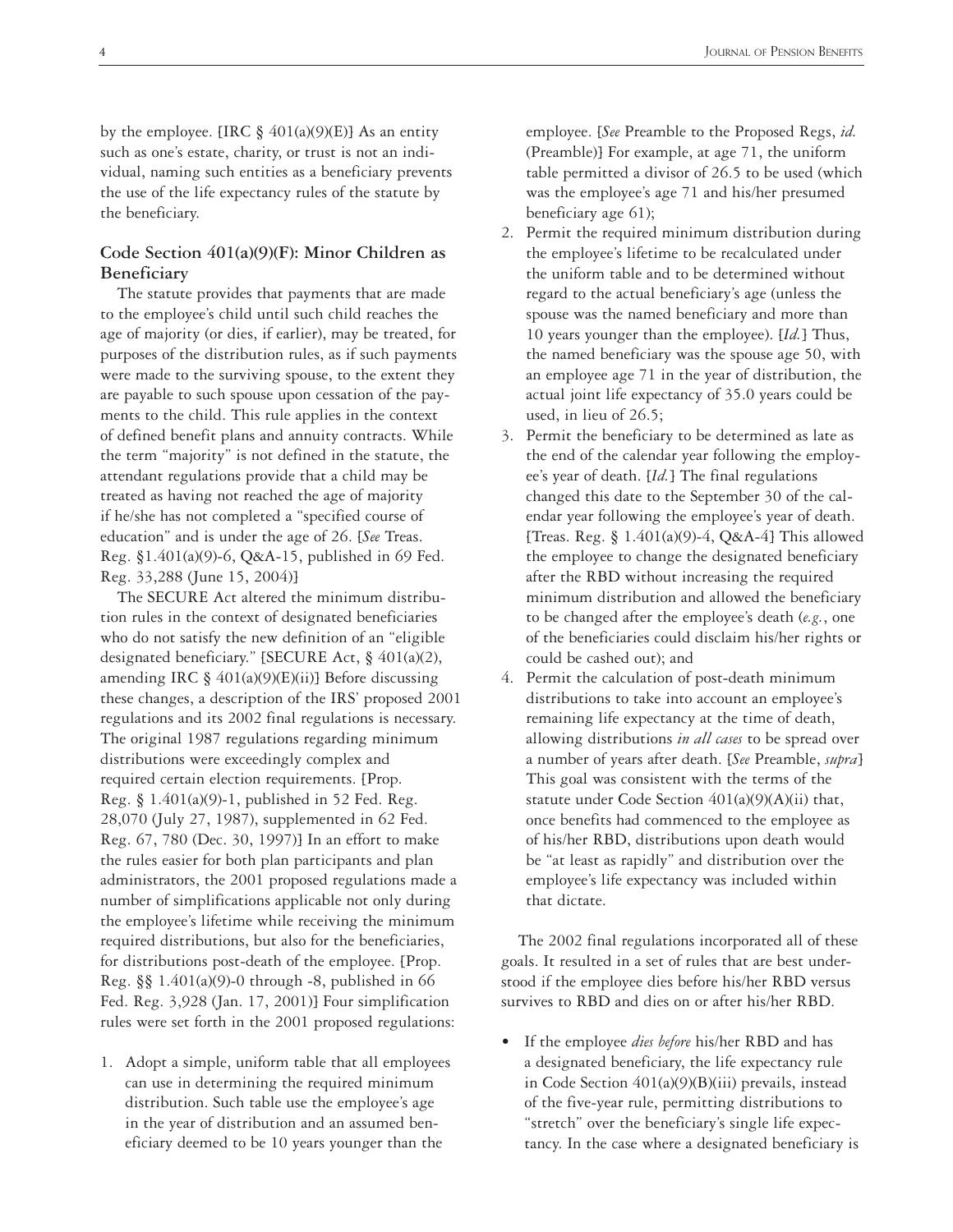not named (*e.g.*, the estate, trust, or charity), the five-year rule prevails. [Treas. Reg. § 1.401(a)(9)-3, Q&A-1]

- If the employee survives to his/her RBD, the annual minimum distributions are determined in accordance with the uniform table (which assumes the employee has attained a given age and that his/ her presumed beneficiary is 10 years younger), each year, as the employee ages. [Treas. Reg.  $\S 1.401(a)(9)-5$ , Q&A-4(a)] For example, if the employee is age 72 in the year of distribution, the uniform table factor to be used is 25.6; a year later, when the employee attains age 73, the uniform table factor changes to 24.7. Note the actual joint life expectancy tables are used if the spouse is the sole beneficiary and the age difference is greater than 10 years. [Treas. Reg. § 1.401(a)(9)-5, Q&A-4(b)] The regulations go on to describe how minimum distributions are required once the employee dies. The required minimum distribution in the year of death is computed the same as if the employee were alive. [Treas. Reg. § 1.401(a)(9)-5, Q&A-4(a)] Thereafter, consistent with the goal of the regulations to take into account the employee's remaining life expectancy upon death, the regulations set forth the rules as follows:
	- If the employee does not have a designated beneficiary, the remaining life expectancy of the employee (reduced by one, for each year thereafter) is to be used;
	- If the employee does have a designated beneficiary, the distribution period is the *longer* of the employee's remaining life expectancy (reduced by one, for each year thereafter) or the beneficiary's remaining life expectancy (reduced by one, for each year thereafter). [Treas. Reg. § 1.401(a)(9)-5, Q&A-5(a)] Special rules existed if the spouse was the named designated beneficiary, such that he/she can recalculate his/her life expectancy. [Treas. Reg. § 1.401(a)(9)-5,  $Q&A-5(c)(2)$

#### **SECURE Act Changes**

With this background, we can now layer on the changes made by the SECURE Act to discover how the minimum distribution rules have changed. The legislative history makes it clear that Congress wanted, in the defined contribution plan context, to expand the five-year rule to a ten-year rule, and to apply such rule for distributions to designated

beneficiaries after the employee's death, regardless of whether the employee dies *before, on, or after* his/ her RBD. [*See* Setting Every Community Up for Retirement Enhancement Act of 2019, *Ways and Means Rept*., H.R. Rep. No. 116-65 Part 1, at 108, *available at* HR065P1.PS (congress.gov). *See also* Staff of the Joint Comm. on Tax'n, Description of H.R. 1994, The "Setting Every Community Up for Retirement Enhancement (SECURE) Act of 2019," 116th Cong. 1st Session (2019), at 74-75 *available at* x-11-19-5178.pdf*]*

Hence, distributions to named beneficiaries would have a maximum distribution period of 10 years. However, Congress intended to preserve the existing life expectancy rule for certain beneficiaries, namely, those that meet the definition of "eligible designated beneficiaries." [SECURE Act § 401(a)(1), adding IRC  $§$  401(a)(9)(H)(iii)] This new term of art would cover a surviving spouse; minor children of the employee until the age of majority; a disabled beneficiary; a chronically ill beneficiary; and a designated beneficiary not more than 10 years younger than the employee. [SECURE Act § 401(a)(2), amending IRC  $§$  401(a)(9)(E)(ii)(I)-(V)] As an aside, the term "majority" for purposes of a minor child is not defined by the legislation, resulting in a serious flaw within the statute. Under state law, majority age can range from ages 18, 21, or 23 [*See* Elissa Shu, "The age of majority (and the UTMA account distribution age) in every state," Policygenius, Dec. 20, 2020, *available at* Age of Majority by State as of 2021 (policygenius.com)*],* whereas majority age can range from ages 19, 24, or 26 under various federal laws. [*See* IRC § 152(a)(1), which defines a "qualified child" for purposes of a taxpayer's deduction for personal exemption as a child who has not yet attained age 19 or, in the case of a student, who has not yet attained age 24. *See also*, the Patient Protection and Affordable Care Act (PPACA) was originally enacted on March 23, 2010 as Pub. L. No. 111-148, as modified by the Health Care and Education Reconciliation Act of 2010 (HCRA) on March 30, 2010 as Pub. L. No. 111-152, and referred to as the Affordable Care Act (ACA), §1001 (adding PHSA §2714; HCRA §2301), which defines a child as one who has not yet attained age 26] The IRS will have to provide guidance on this issue and hopefully will utilize a federal definition of the term.

Given the intent of the legislative history to eliminate stretch distributions except for a select class of beneficiaries, one would have expected Congress to have amended *both* the distribution rules of Code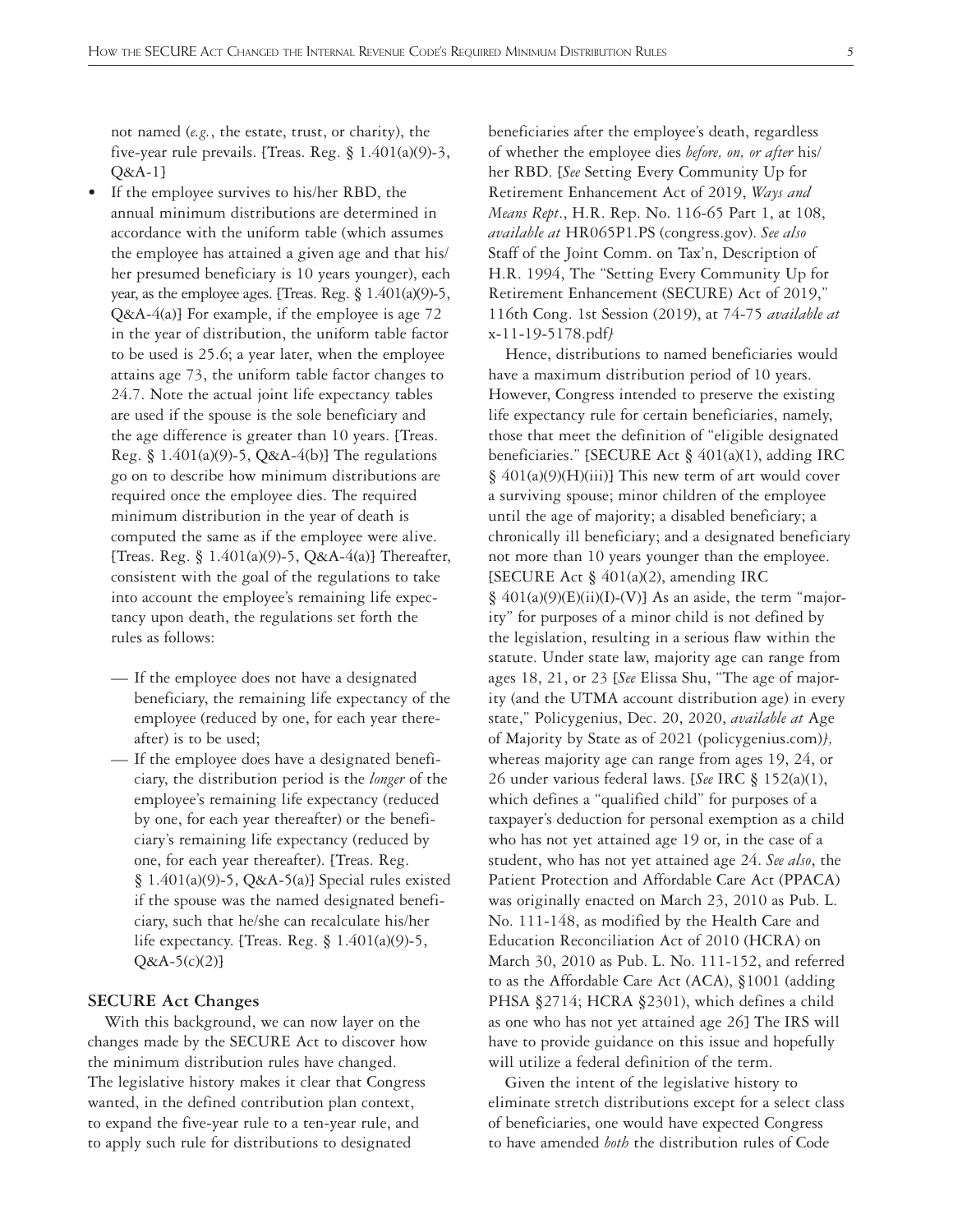Section 401(a)(9)(B)(i) (*i.e.*, post-death distribution rules applicable after the employee attains on or after his/her RBD) and the distribution rules of Code Sections 401(a)(9)(B)(ii) and (iii) (*i.e.*, post-death distribution rules applicable when the employee dies before his/her RBD). However, Congress *only* amended the distribution rules of Code Sections  $401(a)(9)(B)(ii)$ and (iii), which makes interpreting the changes problematic.

The legislative changes made by the SECURE Act add a new subparagraph (H) to Code Section 401(a)(9), which provide new distribution rules for certain defined contribution plans. [SECURE Act,  $§$  401(a)(1)] It also amends Code Section 401(a)(9)(E), by adding a new definition as to who is an eligible designated beneficiary. [SECURE Act, § 401(a)(2)] The effective date of these changes applies to distributions for employees who die after December 31, 2019. [SECURE Act, § 401(a)(3)(A)] Under the new Code Section  $401(a)(9)(H)$ :

- The existing five-year rule under Code Section  $401(a)(9)(B)(ii)$  (which is used if the employee dies *before* his/her RBD) continues to apply if there is no designated beneficiary (*e.g.*, the estate, a charity, or trust is named). This leaves open the question as to what rule applies if the employee dies *on or after* his/her RBD and has no designated beneficiary. Will the rule under the existing regulations prevail?
- If a designated beneficiary is named, Code Section  $401(a)(9)(B)(ii)$  is modified to substitute 10 years for five years (hence, a new 10-year rule), which is to be applied whether or not distributions of the employee's interest have begun in accordance with Code Section 401(a)(9)(A) (meaning whether or not the employee attains his/her RBD). Does this change result in a modification of the post-death distribution rules under Code Sections 401(a)(9) (B)(i) *and* (ii) and (iii), even though only the latter provision was altered?
- The statute then amends Code Section  $401(a)(9)(B)$ (iii) (the exception to the five-year rule for certain amounts over the life of beneficiary) to make it apply *only* in the case of an eligible designated beneficiary (a new term of art). This would appear to create an exception to the five-year rule (which applies if the employee dies *before* to his/her RBD) for eligible designated beneficiaries. However, the legislative history indicates that the new ten-year rule (which should apply whether the employee

dies *before* his/her RBD or *on or after* his/her RBD) should have an exception for eligible designated beneficiaries. The IRS will need to provide guidance in this area. Does it matter whether the exception for eligible designated beneficiaries applies under the five-year rule versus the new tenyear rule? Yes, because if the exception for eligible designated beneficiaries applies to the five-year rule, that would leave intact the final regulation rules extending such beneficiaries the longer of the employee's remaining life expectancy or the beneficiary's remaining life expectancy, when the employee dies on or after his/her RBD.

Neither the new terms of the statute nor its legislative history indicates whether and how Congress intended to change the 2002 final regulations in the context of post-death distributions once an employee attains his/her RBD and then dies. Remember under the final regulations, if the employee attains his/her RBD and then dies, distributions *under all cases* were to be spread over a number of years after the employee's death, providing at minimum the employee's remaining life expectancy. [*See* Preamble, *supra*] Will the IRS permit distributions to an ineligible designated beneficiary upon the death of the employee after his/her RBD to commence over the longer of the beneficiary's life expectancy or the ten-year limit?

#### **What's the IRS Thinking?**

While the IRS has yet to issued proposed regulations reflecting the SECURE Act changes, we have a glimpse of the IRS's thinking in its recent Publication 590-B for 2020 returns. [*See* IRS, *Distributions from Individual Retirement Arrangements (IRAs): For use in preparing 2020 Returns*, Publication 590-B (Mar. 25, 2021), available at *[https://www.irs.gov/publications/](https://www.irs.gov/publications/p590b) [p590b](https://www.irs.gov/publications/p590b)*] As one would expect, the IRS reviews the minimum distribution rules in the context of an IRA owner dying before his/her RBD versus dying on or after his/her RBD.

In the context of the IRA owner dying *before his/her RBD,* the Publication states the following:

• It confirms the use of the five-year rule if no individual designated beneficiary has been named. It reiterates that the five-year rule does not require annual distributions; simply that the distribution of the IRA owner's entire account be distributed by December 31 of the year containing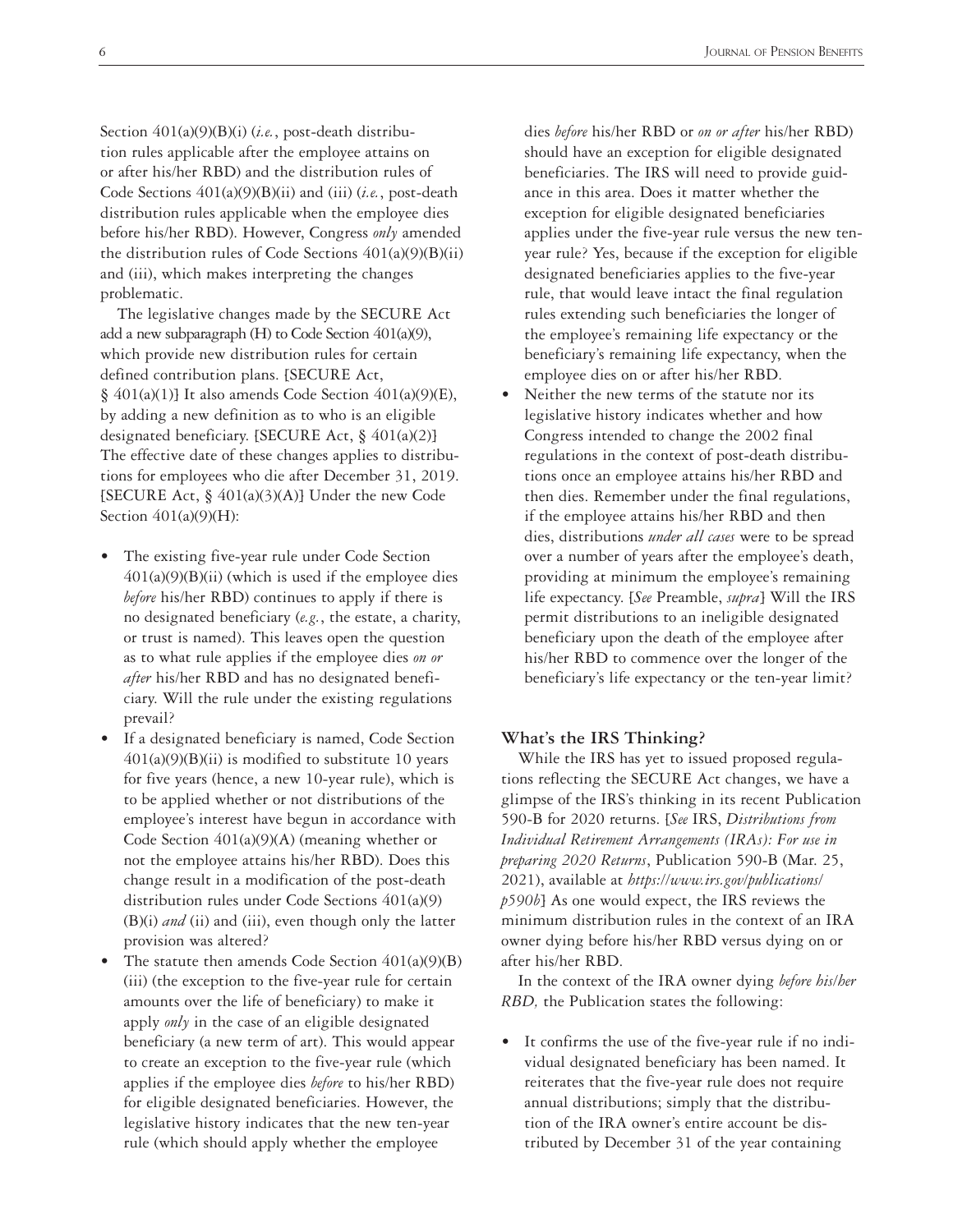the fifth anniversary of the owner's death. [*Id*. at p. 11, under the headers of the "5-year rule" and "Beneficiary not an individual"]

- It confirms that an eligible designated beneficiary may elect the life expectancy rule (*i.e.*, distributions over his/her life expectancy), unless he/she elects to take distributions using the five-year rule or the ten-year rule, whichever rule is applicable. [*Id*., under the header of "Individual designated beneficiaries"] But the Publication goes on to say that the eligible designated beneficiary could only elect the ten-year rule if the owner died before reaching his/her RBD. [*Id.,* under the header of the "10-year rule"] That appears to be inconsistent with the statutory changes that the new ten-year rule applies "whether or not distributions of the employee's interests have begun in accordance with subparagraph (A)."
- It then suggests that a designated beneficiary who is not an eligible designated beneficiary must take minimum distributions using his/her life expectancy. In its first example on page 12 of the Publication, there is an adult child named as designated beneficiary of his father's IRA, where the father dies during 2020. The adult child is age 53 in 2021. The Publication states that the adult child should use the Single Life Expectancy Table in 2021, which produces a divisor of 31.4, and should receive a minimum distribution for 2021 of \$3,185 (\$100,000, the account balance, ÷ 31.4). [*Id*. at p. 12, under the first header entitled "Example"] Such interpretation would clearly contradict the terms of the statute and its legislative history which would have required that the ineligible designated beneficiary receive distributions under the ten-year rule, which, if applied consistent with the five-year rule, would not require annual distributions, but simply that distribution be made in full by the end of the calendar year containing the tenth anniversary of the IRA owner's death. Shortly after its publication, the IRS announced that the 2020 Publication 590-B would be revised in order to clarify its description of the ten-year rule. [*See* Revisions to the 2020 Publication 590-B, *available at* Revisions to the 2020 Publication 590-B | Internal Revenue Service (irs.gov), dated May 13, 2021] In the announcement, the IRS sets forth another example in which the IRA owner dies in 2020 at age 74 and names his brother (age 65 in 2021) as beneficiary. [*Id.*] As the brother is less than 10 years younger than the

IRA owner, he is an eligible designated beneficiary and thus, is eligible to use Table I to produce a life expectancy of 21.0 in 2021, for purposes of computing his required minimum distribution. [*Id.*] Elsewhere in the original 2020 Publication 590-B, the IRS does describe the ten-year rule, similar to the five-year rule, as requiring full distribution by December 31 of the year containing the tenth anniversary of the owner's death. [*See* IRS Publication 590-b, at p. 11] In the announcement, the IRS did not provide an example of a distribution to an individual who is not an eligible designated beneficiary, after the IRA owner dies.

In the context of the IRA owner dying *on or after his/her RBD,* the Publication states the following:

- If a designated beneficiary has not been named, the Publication retains the existing rule under the regulations to allow for distributions over the employee's remaining life expectancy, reduced by one year for each year thereafter; [*Id*. at p. 12, under the second header labeled "Example"]
- If the beneficiary is an eligible designated beneficiary, the Publication retains the existing rule under the regulations to allow for distributions over the *longer* of: (1) the beneficiary's single life expectancy determined in the year following the employee's death, reduced by one for each year thereafter, or (2) the employee's life expectancy in the year of death, reduced by one year for each year thereafter. [*Id.* at p. 10, under the header "Owner Died On or After Required Beginning Date"] If the sole beneficiary is the surviving spouse, the spouse may recalculate his/her life expectancy each year thereafter. [*Id.*, under the header "Surviving spouse is sole designated beneficiary"]
- If an individual is named as the designated beneficiary but does not meet the definition as an eligible designated beneficiary, the Publication requires the entire account balance to be fully distributed within 10 years after the owner's death, thereby eliminating the use of the employee's remaining life expectancy in determining the distribution period. [*Id.*, under the header "Designated beneficiary who is not an eligible designated beneficiary"] Most practitioners will find this interpretation awkward as not naming a designated beneficiary may result in a longer distribution period, *i.e.*, the employee's remaining life expectancy.